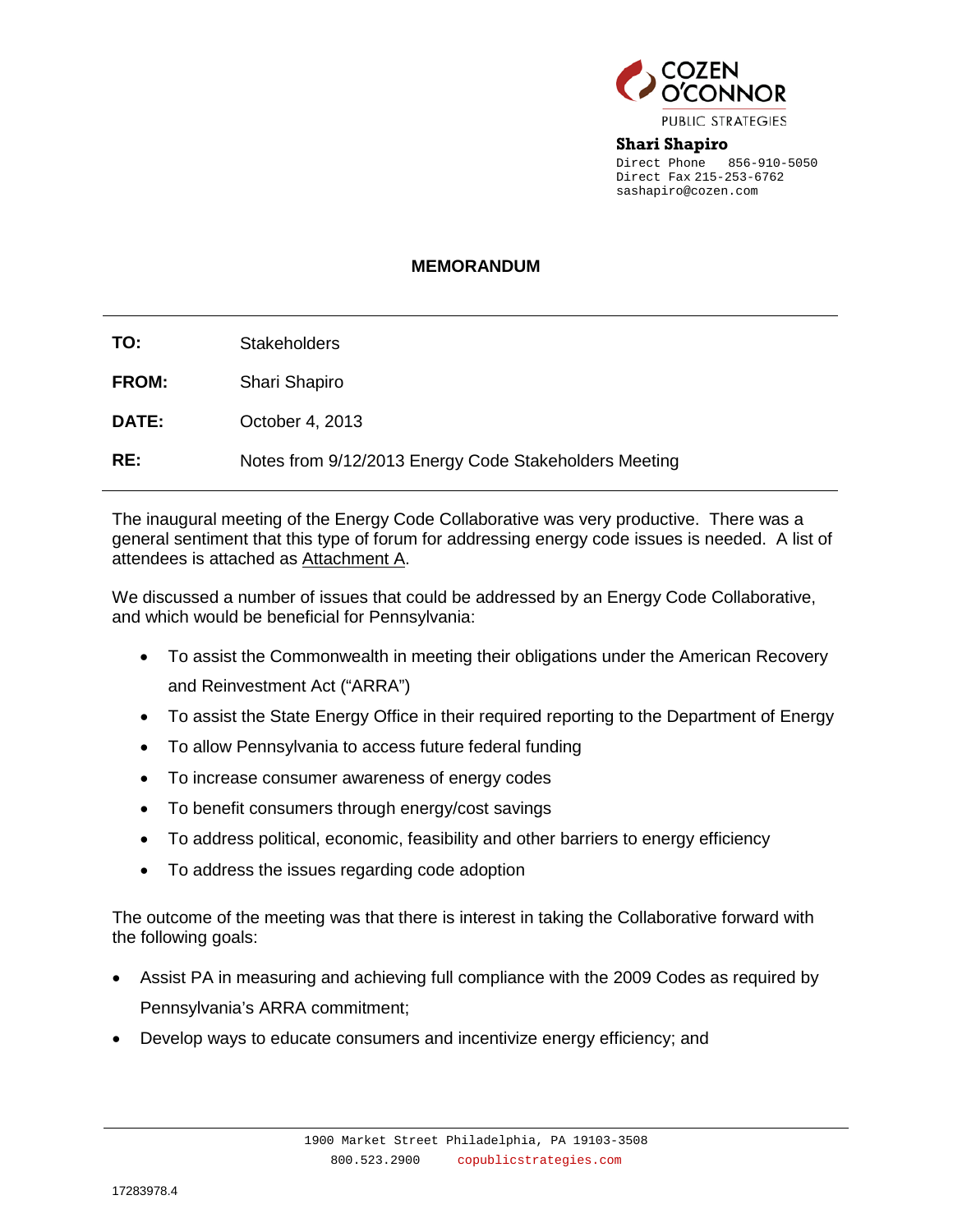• Creating an ongoing forum for collaborative discussion on energy code adoption, compliance and enforcement issues.

Below is a summary of the discussion:

We had a wide ranging discussion about codes generally, and about compliance, enforcement and adoption of energy codes.

We distributed and briefly reviewed a summary of a PA Gap Analysis that was commissioned by the DEP and executed by the Building Codes Assistance Project. The Gap Analysis identified 31 different issues around energy code adoption and enforcement. A copy of the gap analysis is attached as Attachment B. We also distributed a draft Strategic Compliance Plan for PA.

Penn Future presented a new website, [www.builditsafe.org](http://www.builditsafe.org/) that includes information on the status of code adoption in PA, and updates on legislative and regulatory activity related to future code updates.

We discussed Pennsylvania's obligations for energy code compliance resulting from Pennsylvania's acceptance of funds from the American Recovery and Reinvestment Act (the "Stimulus"). Pennsylvania must achieve 90% compliance with the 2009 energy code by 2017.

Some of the barriers to compliance the Collaborative identified were:

- 2300 separate municipalities charged with enforcement
- Fragmentation of responsibility amongst architects/engineers, contractors and code officials
- Low priority of the energy code in code inspections
- Lack of technical knowledge, resources and education to assist in compliance and enforcement
- Lack of solid knowledge of the current rate of compliance

We discussed how the Collaborative might be able to help develop metrics and methodologies for measuring compliance.

We discussed incentives, disclosure and other education and policy initiatives that could be undertaken to increase consumer awareness of energy efficiency and buildings. There was consensus that activities to increase consumer awareness are a good idea.

A preliminary list of ideas that the Collaborative may choose to address includes:

- An assessment to determine the current rate of compliance in the state
- The substantial need for more energy code educational opportunities for designers, builders and code enforcement personnel
- Consider financing mechanisms that could drive up compliance rates
- Consider building labeling and disclosure requirements
- Stronger enforcement of current licensure and certification requirements
- Improve consumer awareness (for longer term impact on compliance)